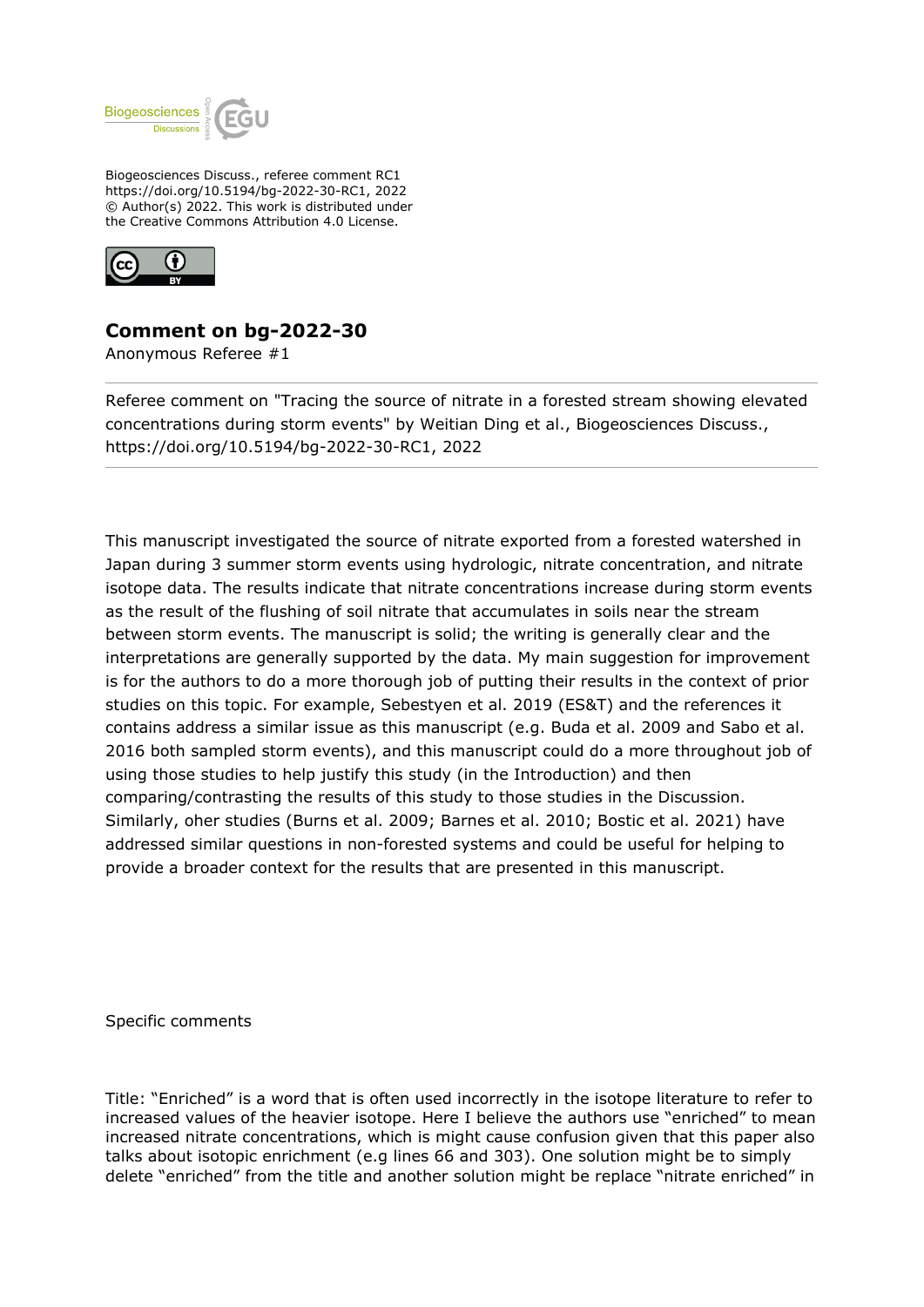the title with something like "elevated nitrate concentrations".

Lines 2-3: This sentence implies that nitrate concentrations always increase in temperate forest streams everywhere. Is that true? If not, perhaps slightly adjust this sentence. For example, do some severely nitrogen saturated forests that show higher NO3 concentrations in baseflow than stormflow?

Line 5: Please tell the reader what time of year (winter, spring, summer, autumn) these storm events occurred.

Line 6: It might be helpful to insert "increasing" before "from" to help the reader understand that the "variation" nitrate concentration that was observed was primarily an increase in concentrations.

Line 14: I believe " $(d^{15}N, d^{18}O,$  and  $C^{17}O$ " can be deleted without sacrificing meaning.

Line 26-27: Could the authors support this claim by calculating annual export of NO3-atm (and NO3-terr) using their concentration and flow data?

Lines 26-30: Is this conclusion specific to the author's study site (or certain types of forests) or are they suggesting that is a more broad/general conclusion that applies to forested catchments everywhere?

Line 33: "representative" of what? Please clarify.

Line 50: First, how are the authors using "overland flow" here and elsewhere (e.g. line 463) in the manuscript? My understanding is that overland flow is unlikely in areas that are not near channels or stream/riparian areas in forests except for unique situations, such as intense rain events or rain that occurs on frozen soils. Second, I don't believe either of the cited studies suggest that overland flow is a mechanism for direct suppler of atmospheric nitrate to stream water. As far as I recall, Kaushal et al. didn't show overland flow for their forested site and Sebestyen et al. talked about routing of NO3-atm along flow paths that allowed NO3-atm to bypass uptake/processing (but not specifically about overland flow).

Line 72: Is beta completely constant or can it exhibit some variation around 0.5279? If so, does the variation affect the authors data analyses or interpretations?